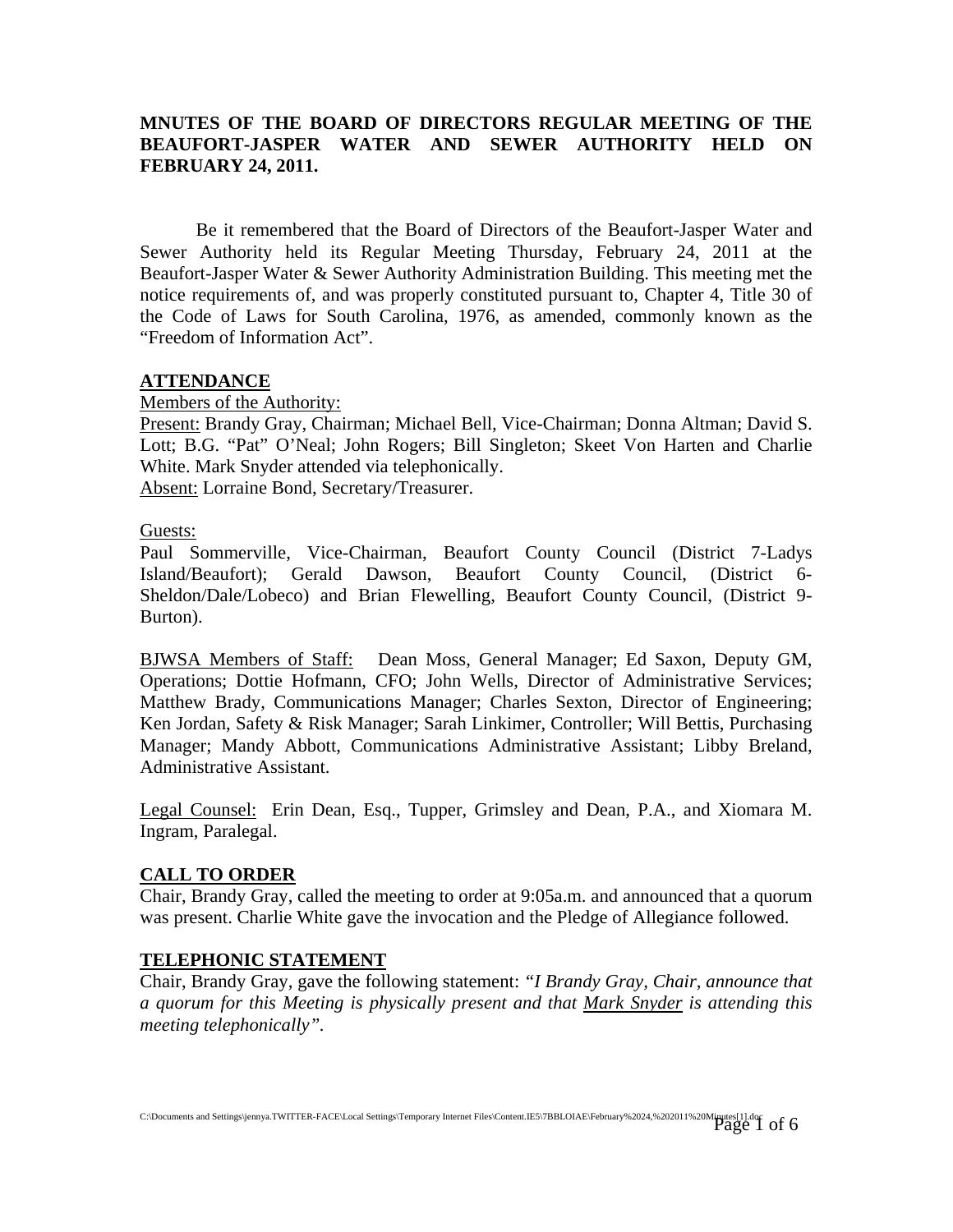## **APPROVAL OF MINUTES**

Chair, Brandy Gray, requested a motion to approve the minutes of the Regular Board of Directors Meeting of January 27, 2011.

### **Motion: John Rogers**, **moved, seconded by Charlie White, to approve the Minutes of the regular Board of Directors meeting of January 27, 2011. No discussion, the motion passed unanimously.**

### **PUBLIC COMMENT**

Chair Brandy Gray, welcomed and recognized the attending guests. No comments were given at this time.

## **GENERAL MANAGERS REPORT**

Dean Moss, General Manager, reported on the following issues:

January Safety Report. There were 25 calendar days since the last preventable lost time case as of January 31 with 3 Near Miss reports and 44 Take Twos completed. *The Safety Report for the month of January 2011 is attached to these minutes and made a part hereof.* 

Safety Stand Down. He reported that a meeting of all employees was held on February  $15<sup>th</sup>$  to reinforce the importance of safety. A professional video was made for this occasion, and was shown during the Board meeting. Five task forces were established and each employee was required to sign up and participate on one of the task forces. The five areas of focus will be, 1). **Hold each other accountable**, 2). **Make better decisions on the job -THINK TWO**, 3). **Improve employee involvement in the Safety Program**, 4). **Enhance and deliver more safety training,** and 5). **Develop a better safety reward program**. Each task force group will have a facilitator and the group will develop a recommendation for a course of action that can be implemented to significantly improve the safety program.

• Legislative Issues. Legislature is in full session. Ed Saxon, Charles Sexton, Chris Petry, and Joe DeVito are specifically involved in one way or another on important areas.

## *Public Affairs Report*

Matthew Brady reported on the following issues: Community CDBG Projects Update.

*North of the Whale Branch, Dale Waterline Extension – Virtually done,* only a few punch list items remain.

*Town of Bluffton, Buck Island Road, Sewer Project – Phase I is ending* and the staff is working with the Town to get residents signed up.

*Burton Area, Waterline Project (Old Broad River Rd, Ramsey Rd, Glaze Rd)* – Beaufort County, (Morris Campbell and Councilman, Herbert Glaze) have approached BJWSA about a water project in the Burton area. It was determined that this is a feasible project so BJWSA staff met with County officials to see if they want to move forward with a project. This project will also provide fire protection for those areas.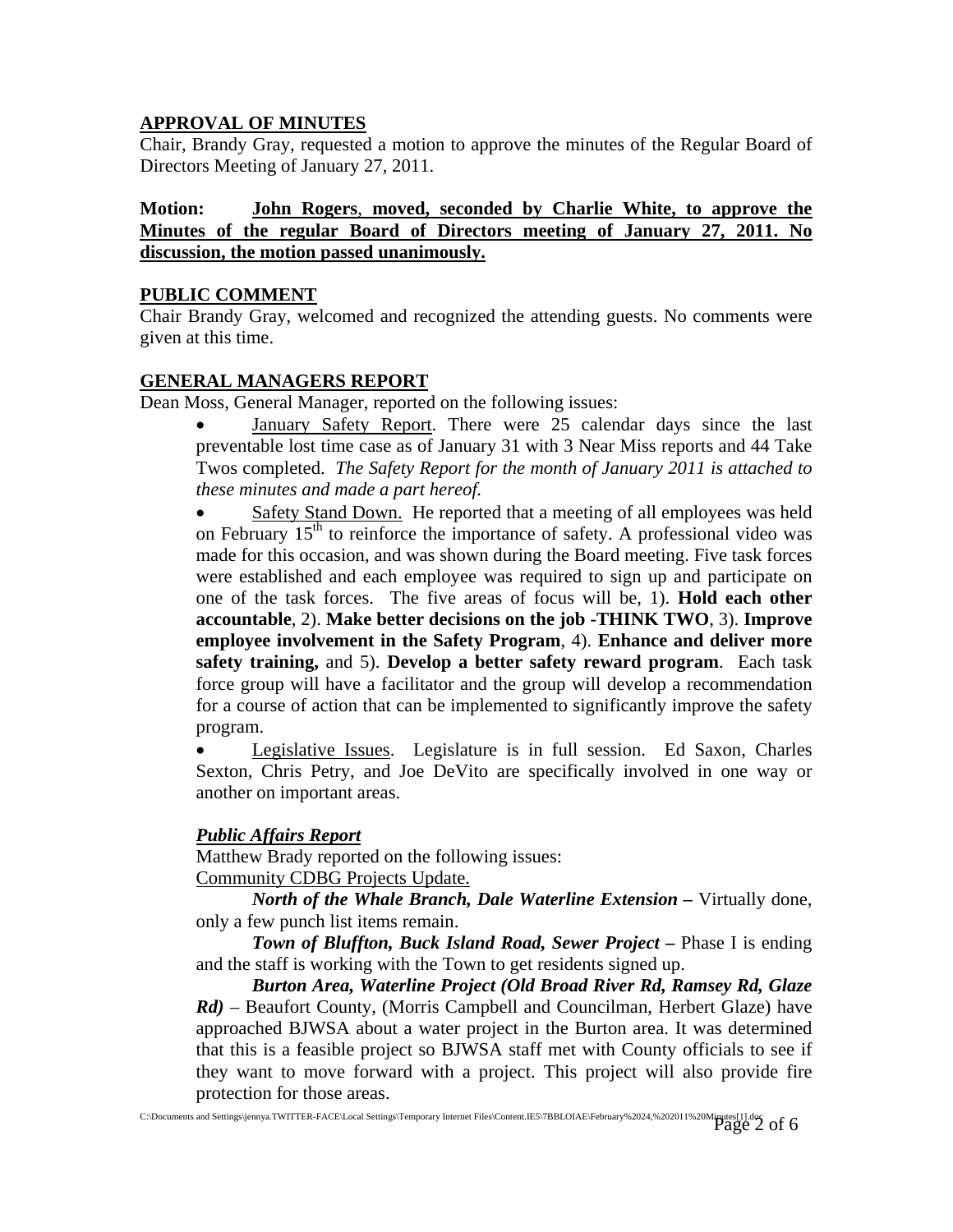*Jasper County, Purrysburg, Old Charleston Hwy. Sewer Project –* A neighborhood public meeting was held and the Community Center has donated the site for the pump station. This project would serve about 40 residents and the County is still working to secure some additional funds.

Matthew Brady will be attending specialize training in the next few months on the CDBG process.

 Free Chlorine Switch. The free chlorine switch has received plenty of media attention. A resident complimented on his improved water quality. A Bluffton news article reported on a tour of the Purrysburg Plant which received positive press. John Rogers would like to see more tours of the Authority's facilities. Matthew Brady indicated that he has been developing relationships and sees more opportunities to provide tours.

### **COMMITTEE REPORTS**

### **Executive**

The Executive Committee did not meet therefore no report was given.

### **Capital Projects**

Committee Chairman, John Rogers reported that the Capital Projects Committee met with staff on February 16 and reviewed the status of the CIP and developer projects. A contract award requiring Board action will be brought before the Board under New Business as well as a request for a change order associated with the Beaufort Naval Hospital valve and hydrant replacement project. The rail road salvage project south of Depot Rd is nearly complete and capacity fees are slightly up. *The Memorandum from Charles Sexton dated February 11, 2011 CIP & Developer Update is attached to these minutes and made a part hereof.*

### **Finance**

Dottie Hofmann gave the committee report in Lorraine Bond's absence. She reported that the Finance Committee met with staff on February 19 and received the following updates:

- Financial Report. Total operating revenues continue to be above budget by \$163 thousand through January. Total year-to-date operating expenses (including depreciation) are under budget by \$129 thousand. *A copy of the Financial Report dated January 31, 2011 is attached to these minutes and made a part hereof.*
- Call Center. The committee reviewed the January call center metrics, which included prior year comparisons. The abandonment rate and call wait times have leveled out.
- Thad Coleman Fund. The fund has enough funding to assist 4 more individuals for this fiscal year. Since the beginning of the fiscal year, 76 customers have signed up for the Thad Coleman Fund Roundup (28 of these since the mailing of the last News*Splash* customer newsletter.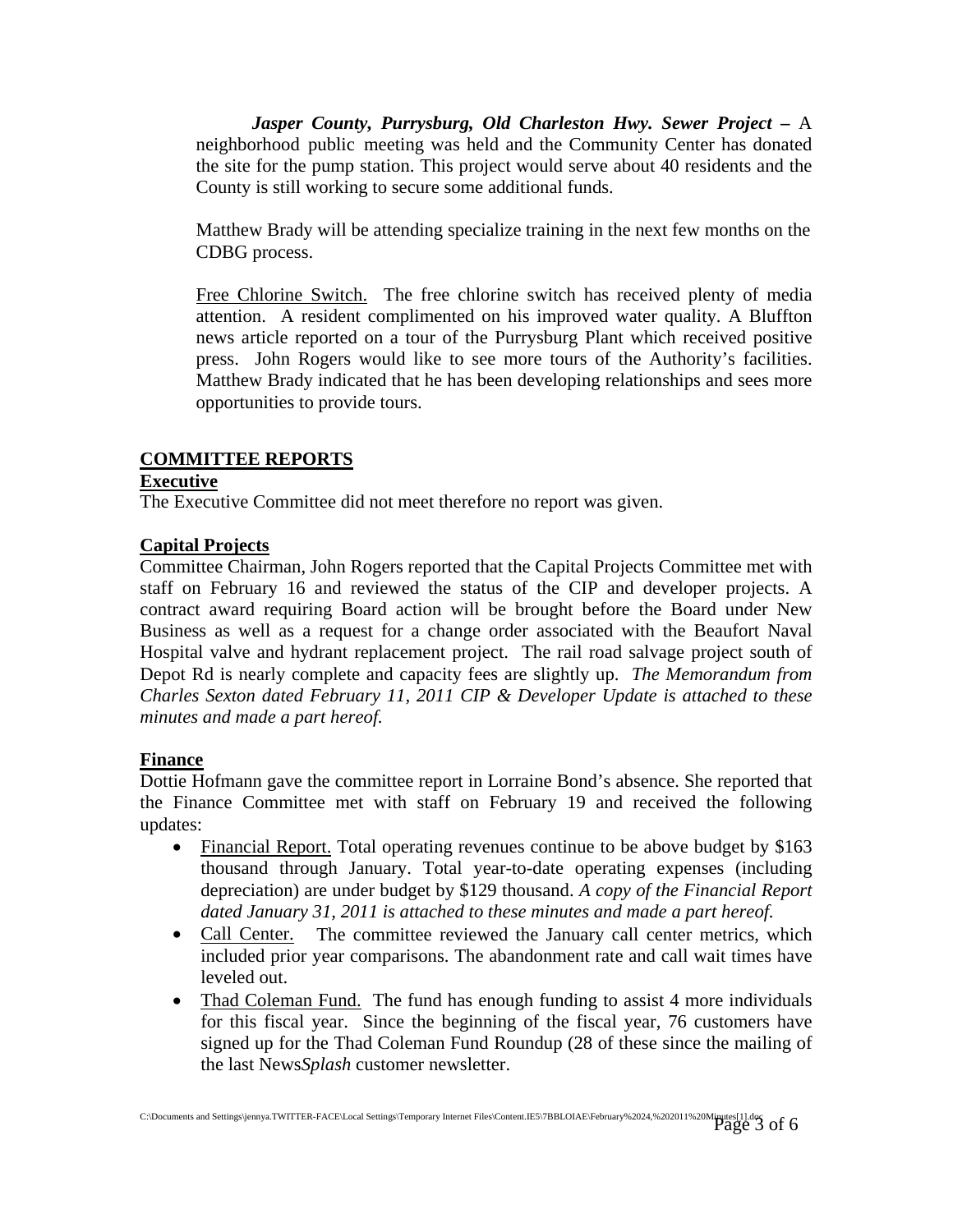• External Audit Services RFP. 13 Audit Service Proposals were received in the response to the RFP. Brandy Gray, Donna Altman, Dottie Hofmann, Sarah Linkimer and Will Bettis will be reviewing and scoring the proposals. Interviews will be scheduled if necessary. The staff will bring a recommendation to the Finance Committee by March 17.

### **Personnel**

Committee Chairman, Michael Bell reported that the Personnel Committee met with staff on February 15 and received the following updates:

- Safety Stand Down. The Committee met on the morning of the Safety Stand Down and Dean Moss provided an overview of the program.
- Hiring and Recruiting Status. One Water Operator Trainee and one Wastewater Operator had been filled. Three Field Operator I positions and one Water Operator Trainee were in various stages of recruitment.
- FY12 Budget Request. The staff would be bringing FY 12 Personnel request to the committee in April.
- Retirement Eligibility. The committee reviewed the employees who are reaching retirement within the next five to ten years, the basic eligibility requirements for retirement and the average workforce age and identification of critical positions. He reported that the need to focus on building bench strength.
- Annual Affirmative Action Report. The committee reviewed a summary that included both a statistical and narrative analysis on hires, promotions, voluntary and involuntary terminations.
- Changes to Employment Application and Recruiting Process. John Wells reported on the mandatory changes to the Employment Application process due to BJWSA now being a government contractor. One significant change is that a person can no longer apply unless a position is open. Employment Applications will only be accepted during the time of the advertised vacancy. A BJWSA employee also applying for a position must complete a BJWSA Employment Application in its entirety and submit within the advertised deadline. They can no longer reference "See attached resume" or See BJWSA personnel file. This process has increased the workload of the staff and he will be monitoring this over the next months.

### **OLD BUSINESS**

There was no old business to discuss.

### **NEW BUSINESS**

### *Contract Awards Presented.*

CIP # 22068, ISM Parris Island Gravity Sewer Relining to Reynolds Inliner, LLC in the Amount of \$1,960,926.50. This project will bring the gravity sewer on Parris Island up to industry standards by: CIPP lining of 32,000 LF of 8-18" sewer, pipe bursting of 10,000 LF of 6-15" sewer and manhole ring and cover replacement of all manholes on Parris Island. Bids have been certified and the staff recommends award to Reynolds Inliner, LLC in the amount of \$1,960,926.50.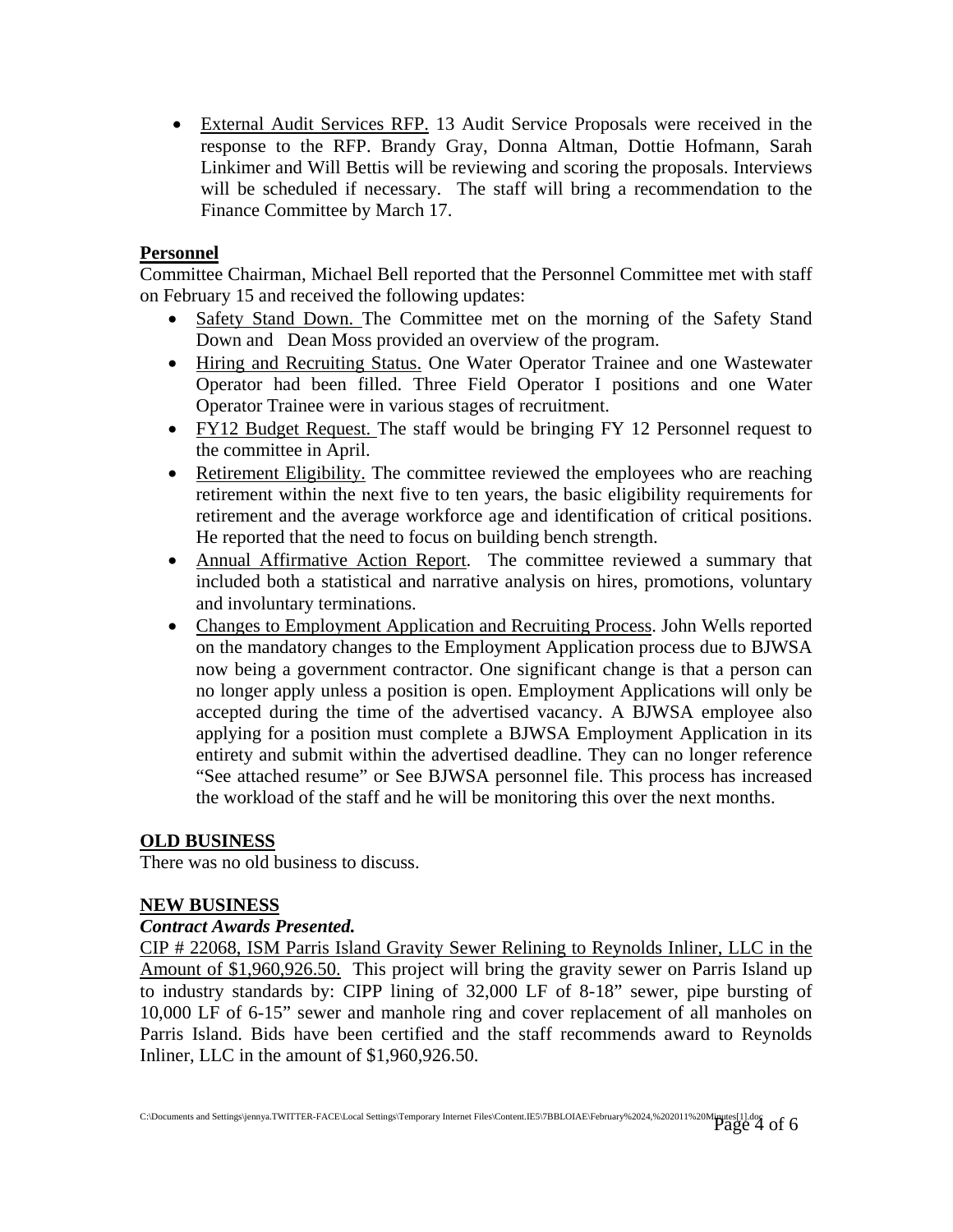**Motion: On behalf of the Capital Projects Committee, John Rogers, moved the adoption of the contract award for the ISM PI gravity sewer relining to Reynolds Inliner, LLC in the amount of \$1,960,926.50 as presented and referenced in the Memorandum to Charles Sexton from Brian Chemsak dated February 11, 2011. A second was not required, a vote was held and the motion passed unanimously.**

### *Change Orders.*

**CIP #22025 & 22026, (Group I and Group II ISMs), Beaufort Naval Hospital Valve and Hydrant Replacement in the amount of \$135,025.** This project will consist of 5 change orders associated with the Beaufort Naval Hospital Valve and Hydrant Replacement project in the amount of \$135,025. This project will be funded from the Military as part of Group I (valves and Group II (hydrants) ISMs.

**Motion: On behalf of the Capital Projects Committee, John Rogers moved, the adoption of CIP #22025 & 22026, as presented and referenced in the Memorandum to Ed Saxon and Charles Sexton, from Brian Chemsak dated January 24, 2011. A second was not required, a vote was held and the motion passed unanimously.**

### **PUBLIC COMMENT**

No comments were noted.

### **EXECUTIVE SESSION**

**Motion: John Rogers moved, seconded by David Lott, to move into Executive Session for the purpose of discussing personnel matters related to the transition process of the General Manager. A vote was held and the motion passed unanimously.**

### **RECONVENE**

**Motion: A motion was made by Michael Bell, seconded by Gen. Pat O'Neal, to return to regular session. A vote was held and the motion passed unanimously.**

### **ACTION TAKEN**

**Motion: A motion was made by Gen. Pat O'Neal, seconded by Donna Altman, to adopt the planning process for the hiring of the General Manager with the addition of a step that would introduce the final candidate(s) to the local government/business leaders before a final selection. A vote was held and the motion passed unanimously.**

## **TELEPHONIC STATEMENT**

Chair Brandy Gray, made the following statement: *"I, Brandy Gray, the Presiding Officer of this Meeting have previously stated that Mark Snyder was attending this meeting telephonically. This Meeting is in full compliance with the criteria for the attendance of this Meeting telephonically as set forth in Article II Section II of the Bylaws."*